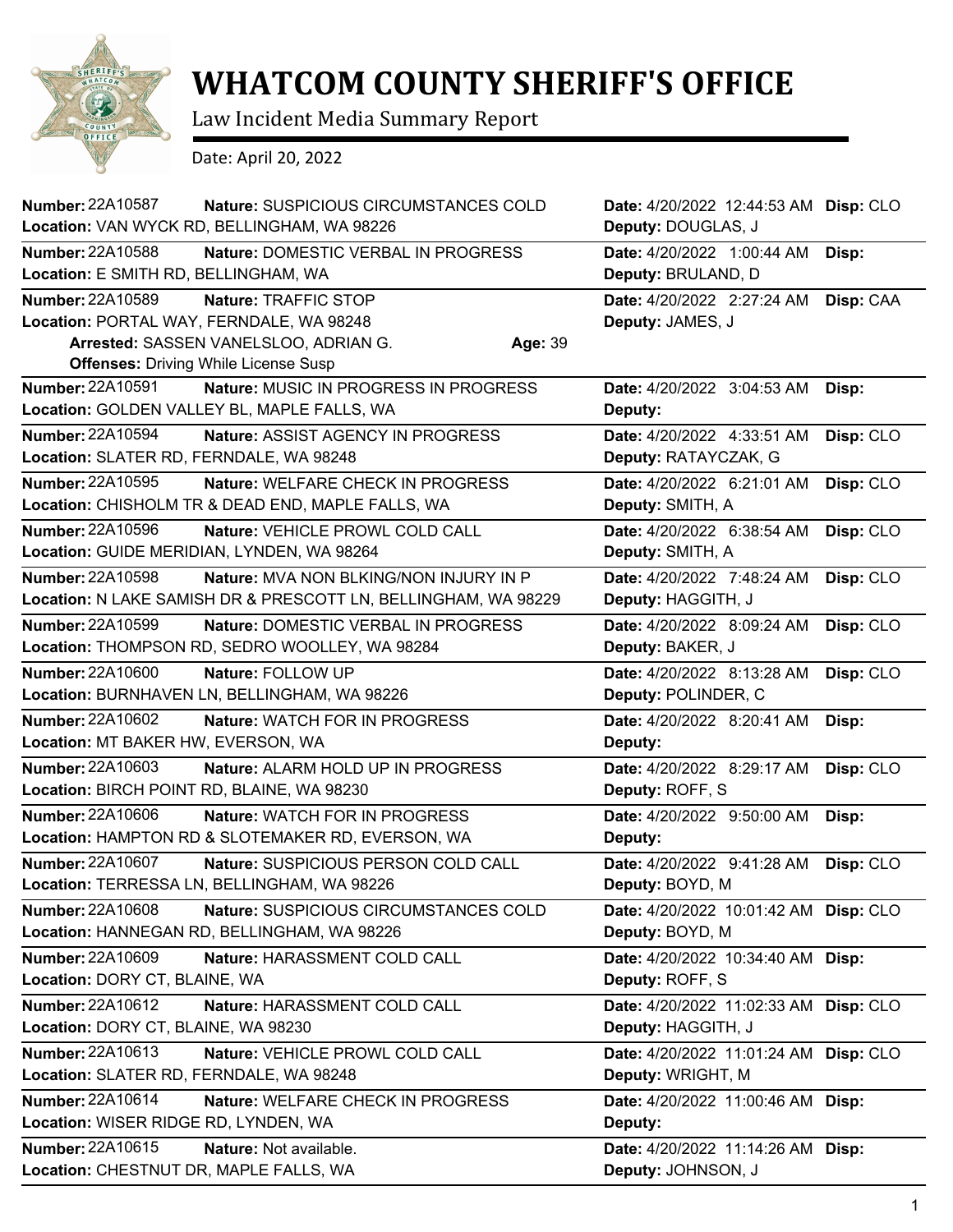| Number: 22A10616<br>Nature: VEHICLE PROWL COLD CALL                      | Date: 4/20/2022 11:29:04 AM Disp:       |
|--------------------------------------------------------------------------|-----------------------------------------|
| Location: MT BAKER HW, DEMING, WA                                        | Deputy: SMITH, A                        |
| <b>Number: 22A10617</b><br>Nature: DOMESTIC VERBAL IN PROGRESS           | Date: 4/20/2022 11:35:52 AM Disp: CLO   |
| Location: STABLE LN, BELLINGHAM, WA 98229                                | Deputy: KING, M                         |
| Number: 22A10618<br>Nature: DOMESTIC VERBAL IN PROGRESS                  | Date: 4/20/2022 11:41:41 AM Disp:       |
| Location: STABLE LN, BELLINGHAM, WA                                      | Deputy:                                 |
| Number: 22A10619<br>Nature: CASE NUMBER                                  | Date: 4/20/2022 12:07:10 PM Disp:       |
| Location: GRAND AV, BELLINGHAM, WA                                       | Deputy:                                 |
| Number: 22A10620<br>Nature: TRAFFIC HAZARD IN PROGRESS                   | Date: 4/20/2022 12:24:05 PM Disp:       |
| Location: EVERSON GOSHEN RD & CENTRAL RD, EVERSON, WA                    | Deputy:                                 |
| Number: 22A10621<br>Nature: REFER TO WSP IN PROGRESS                     | Date: 4/20/2022 12:28:57 PM Disp:       |
| Location: LAWRENCE RD & MT BAKER HW, EVERSON, WA                         | Deputy:                                 |
| <b>Number: 22A10624</b><br>Nature: SUSPICIOUS VEHICLE IN PROGRESS        | Date: 4/20/2022 12:48:39 PM Disp: CLO   |
| Location: W SMITH RD, BELLINGHAM, WA 98226                               | Deputy: COLLINS, B                      |
| Number: 22A10625<br>Nature: THEFT COLD CALL                              | Date: 4/20/2022 12:53:07 PM Disp: CLO   |
| Location: BIRCH BAY LYNDEN RD, CUSTER, WA 98240                          | Deputy: ROFF, S                         |
| Number: 22A10626<br><b>Nature: MISSING PERSON IN PROGRESS</b>            | Date: 4/20/2022 1:06:44 PM<br>Disp:     |
| Location: VALLEY CT, MAPLE FALLS, WA                                     | Deputy: SMITH, A                        |
| <b>Number: 22A10629</b><br>Nature: DOMESTIC ORDER VIOL COLD CALL         | Date: 4/20/2022 1:35:27 PM<br>Disp:     |
| Location: ANDERSON RD, BLAINE, WA 98230                                  | Deputy: JONES, D                        |
| <b>Number: 22A10631</b><br>Nature: REFER TO OTHER AGENCY IN PROGR        | Date: 4/20/2022 1:53:08 PM<br>Disp:     |
| Location: NAKAT WA, BLAINE, WA                                           | Deputy:                                 |
| Number: 22A10635<br><b>Nature: RUNAWAY IN PROGRESS</b>                   | Disp: CLO<br>Date: 4/20/2022 2:40:52 PM |
| Location: ALDERGROVE ROAD, FERNDALE, WA                                  | Deputy: JONES, D                        |
| <b>Number: 22A10636</b><br>Nature: Not available.                        | Date: 4/20/2022 2:42:32 PM<br>Disp:     |
| Location:                                                                | Deputy: LARSONCOOLEY, B                 |
|                                                                          |                                         |
| <b>Number: 22A10638</b><br>Nature: SERVE PAPERS IN PROGRESS              | Date: 4/20/2022 3:00:00 PM<br>Disp: INF |
| Location: MATZ RD, FERNDALE, WA 98248                                    | Deputy: BOYD, M                         |
| Number: 22A10639<br>Nature: IMPOUND PRIVATE IN PROGRESS                  | Date: 4/20/2022 3:15:45 PM<br>Disp:     |
| Location: SLATER RD, FERNDALE, WA                                        | <b>Deputy:</b>                          |
| <b>Number: 22A10640</b><br>Nature: REFER TO WSP IN PROGRESS              | Date: 4/20/2022 3:39:15 PM<br>Disp:     |
| Location: CHUCKANUT DR & WHITECAP RD, BELLINGHAM, WA                     | Deputy:                                 |
| <b>Number: 22A10642</b><br>Nature: ALARM PANIC IN PROGRESS               | Date: 4/20/2022 4:39:51 PM<br>Disp:     |
| Location: W POLE RD, LYNDEN, WA                                          | Deputy: LAUGHLIN, B                     |
| Number: 22A10643<br>Nature: TRESPASS IN PROGRESS                         | Date: 4/20/2022 4:43:29 PM<br>Disp: CLO |
| Location: COPPER CRST, BELLINGHAM, WA 98229                              | Deputy: LEBEDEV, P                      |
| <b>Number: 22A10644</b><br>Nature: CIVIL PROBLEM COLD CALL               | Date: 4/20/2022 5:16:48 PM<br>Disp:     |
| Location: VAN WYCK RD, BELLINGHAM, WA                                    | Deputy: STAFFORD, M                     |
| Number: 22A10646<br>Nature: REFER TO OTHER AGENCY IN PROGR               | Date: 4/20/2022 5:25:57 PM<br>Disp:     |
| Location: H STREET RD & MARKWORTH RD, LYNDEN, WA                         | Deputy:                                 |
| <b>Number: 22A10647</b><br>Nature: DOMESTIC ORDER VIOL IN PROGRES        | Disp: CLO<br>Date: 4/20/2022 5:24:06 PM |
| Location: RUTSATZ RD, DEMING, WA 98244                                   | Deputy: LEBEDEV, P                      |
| <b>Number: 22A10648</b><br>Nature: SHOTS IN PROGRESS                     | Date: 4/20/2022 5:34:40 PM<br>Disp:     |
| Location: LILAC LN, MAPLE FALLS, WA                                      | Deputy:                                 |
| <b>Number: 22A10651</b><br><b>Nature: MVA NON BLKING/NON INJURY IN P</b> | Date: 4/20/2022 5:50:50 PM              |
| Location: BIRCH BAY LYNDEN RD & SADDLEBROOK DR, LYNDEN, WA 98264         | Disp: CLO<br>Deputy: MELLEMA, S         |
| <b>Number: 22A10652</b><br>Nature: MVA NON BLKING/NON INJURY IN P        | Date: 4/20/2022 5:52:41 PM<br>Disp:     |